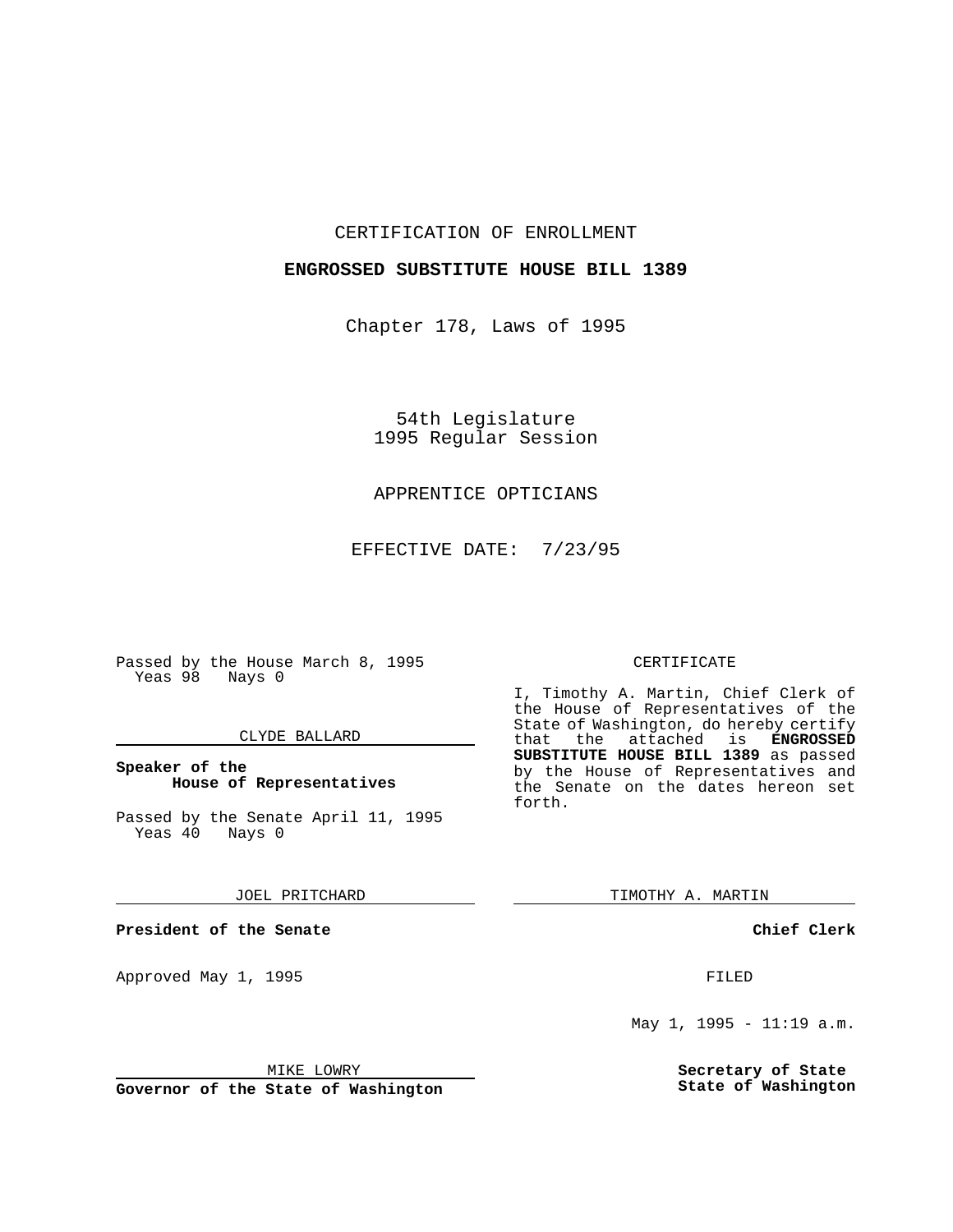# **ENGROSSED SUBSTITUTE HOUSE BILL 1389** \_\_\_\_\_\_\_\_\_\_\_\_\_\_\_\_\_\_\_\_\_\_\_\_\_\_\_\_\_\_\_\_\_\_\_\_\_\_\_\_\_\_\_\_\_\_\_

\_\_\_\_\_\_\_\_\_\_\_\_\_\_\_\_\_\_\_\_\_\_\_\_\_\_\_\_\_\_\_\_\_\_\_\_\_\_\_\_\_\_\_\_\_\_\_

Passed Legislature - 1995 Regular Session

#### **State of Washington 54th Legislature 1995 Regular Session**

**By** House Committee on Health Care (originally sponsored by Representatives Dyer and Morris)

Read first time 02/20/95.

1 AN ACT Relating to apprenticeship supervision by a physician, 2 registered optometrist, or dispensing optician; and amending RCW 3 18.34.020 and 18.34.030.

4 BE IT ENACTED BY THE LEGISLATURE OF THE STATE OF WASHINGTON:

5 **Sec. 1.** RCW 18.34.020 and 1991 c 3 s 74 are each amended to read 6 as follows:

7 The term "secretary" wherever used in this chapter shall mean the 8 secretary of health of the state of Washington. The term "apprentice" 9 wherever used in this chapter shall mean a person who shall be 10 designated an apprentice in the records of the secretary at the request 11 of a physician, registered optometrist, or licensee hereunder,  $((and))$ 12 who shall thereafter be the primary supervisor of the apprentice. The 13 apprentice may thereafter receive from ((such)) a physician, registered 14 optometrist, or licensee hereunder training and direct supervision in 15 the work of a dispensing optician.

16 **Sec. 2.** RCW 18.34.030 and 1991 c 3 s 75 are each amended to read 17 as follows: